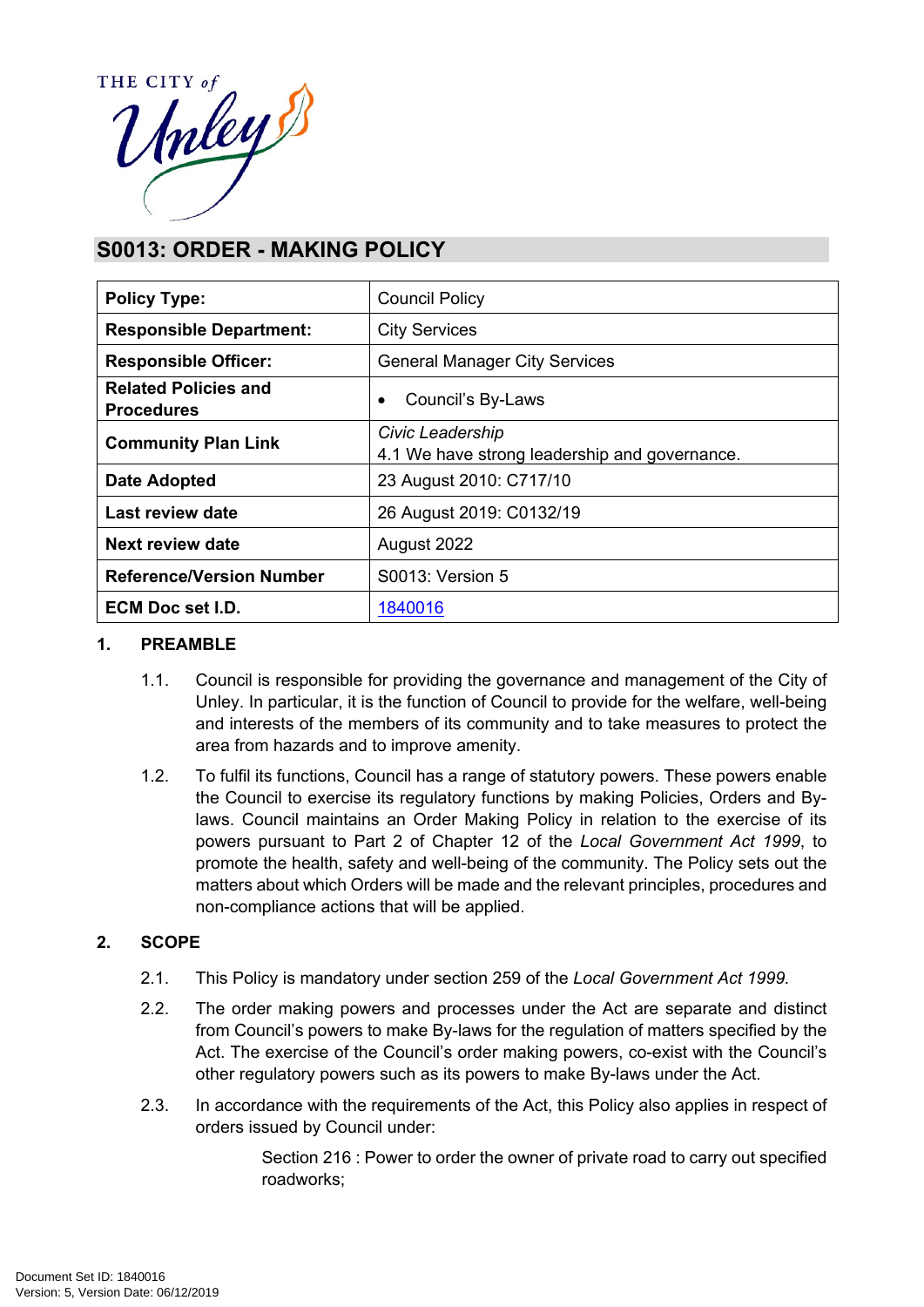- 2.3.1. Section 218: Power to require owner of adjoining land to carry out specified work; and
- 2.3.2. Section 254: Power to make orders in the circumstances as described in this section.

# **3. POLICY OBJECTIVES**

- 3.1. The objectives of the Policy are to:
	- (a) facilitate a safe and healthy environment; and
	- (b) maintain and improve the amenity of the City.
- 3.2. To fulfil its functions the Council has a range of statutory powers. These powers enable the Council to make Policies, Orders and By-Laws.

# *Principles*

- 3.3. Council will take reasonable steps to have works undertaken or to resolve cases of hazards by negotiation with the person involved before considering issuing an Order.
- 3.4. Negotiation will occur except in cases of threat to life and immediate threat to public health or safety or in an emergency situation. Council retains the discretion to issue an Order at any stage depending on the circumstances of each individual case.
- 3.5. In each situation in which the Council is considering making an Order, the Council will consider the following circumstances:
	- (a) seriousness of the incident;
	- (b) degree of hazard/danger to the community;
	- (c) nature and degree of risk to health/safety of the community;
	- (d) level of detraction from the amenity of the locality;
	- (e) the occurrence of the activity i.e. frequency, duration, previous incidents;
	- (f) the impact of the activity;
	- (g) any other action already taken or proposed to prevent/minimise the problem; and
	- (h) level of public interest.
- 3.6. The Council is dedicated to facilitating a safe and healthy environment and to maintaining and improving the amenity of the City. Complaints will be dealt with in a timely manner, adhering to the principles of procedural fairness (or natural justice).

# **4. DEFINITIONS**

- 4.1. The **Act** means the *Local Government Act 1999*.
- 4.2. **Council** means the Corporation of the City of Unley.

# **5. ROLES AND RESPONSIBILITIES**

- 5.1. This policy will be administered on behalf of Council by the:
	- General Manager City Services
	- Manager Development & Regulatory Services
	- Team Leader Regulatory Services.

THE CITY of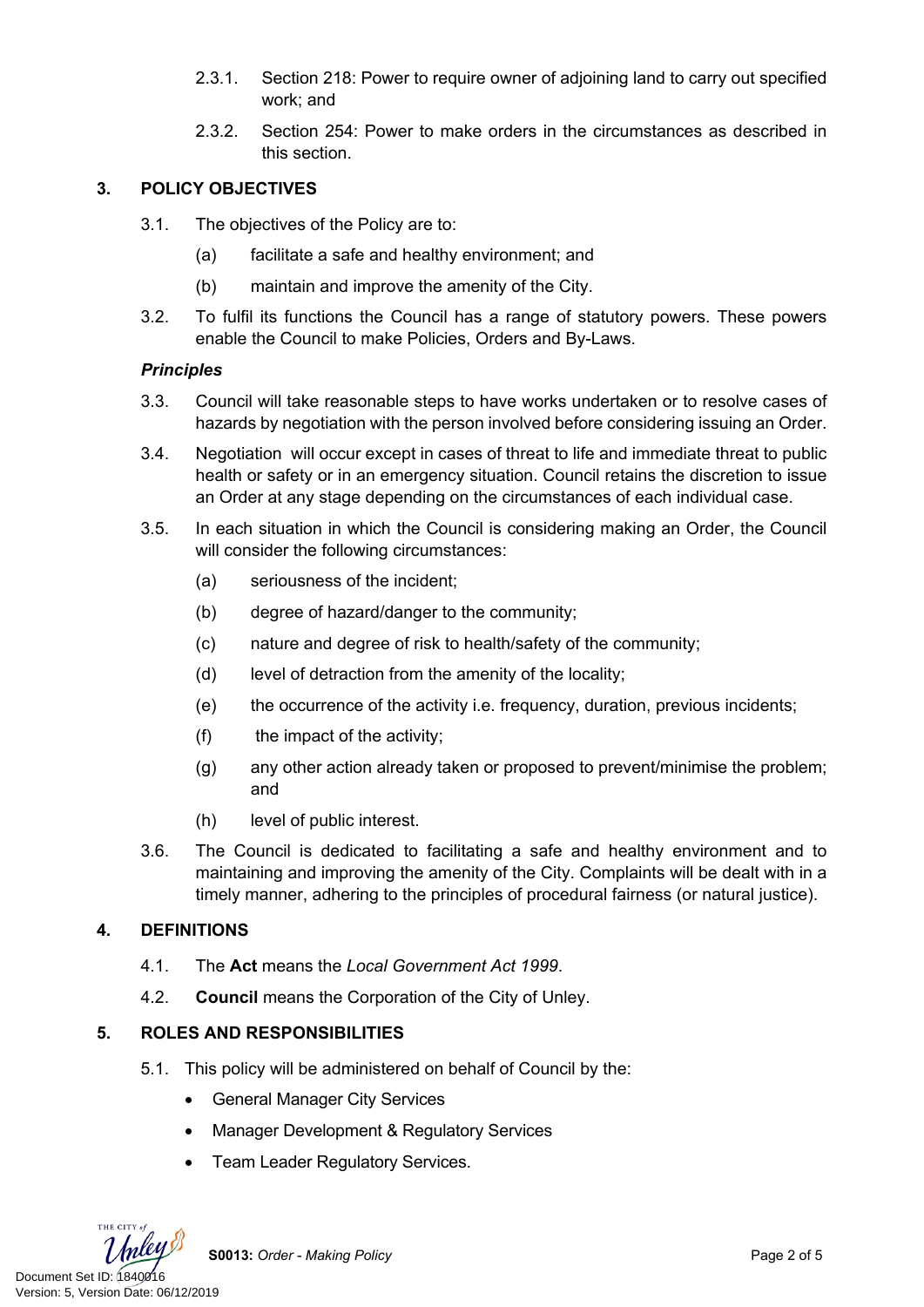# **6. POLICY STATEMENT**

- 6.1. This Policy will apply to the matters set out in the Act at Sections 216, 218, and 254 which empower the Council to order a person to do or refrain from doing a thing under certain circumstances. This Policy does not apply to other circumstances provided for in the Act and other legislation which specifically empower the Council to make Orders, when appropriate and as the need arises.
- 6.2. The matters to which this Policy applies are set out below. These matters are stated in general terms with particular examples for illustrative purposes only and are not intended to be an exhaustive list of the circumstances to which this Policy applies. These examples provide a guide for the community regarding the purpose and the intent of the Policy and the way in which it will be applied.
- 6.3. The matters to which this Policy applies are as follows:
	- 6.3.1. Section 216: the power to order an owner of a private road to carry out specified roadwork.
	- 6.3.2. Section 218: the power to require an owner of adjoining land to carry out specified work.
	- 6.3.3. Section 254: Power to make orders in the circumstances as described.

## 6.4. **Hazards on lands adjoining a public place:**

- 6.4.1. Where a hazard exists on land adjoining a public place that is or is likely to become a danger to the public, Council has the power to issue an Order to the owner or occupier of the land, directing the person/s to fence, empty, drain, fill or cover the land (including land on which there is a building or other structure).
- 6.4.2. Where vegetation, branches or trees on land create, or are likely to create, danger or difficulty to persons using a public place, Council has the power to issue an Order to the owner or occupier of the land directing them to remove the vegetation, cut back overhanging branches, or remove a tree.
- 6.4.3. Where an object or structure on land creates or is likely to create danger or difficulty to persons using a public place, the Council has the power to issue an Order to the owner or occupier of the land directing the person/s to remove a flag or banner, a flagpole or sign, or similar object or structure) that intrudes into a public place.
- 6.4.4. Where a situation exists that is causing or is likely to cause damage to a road or a hazard to road users, the Council has the power to issue an Order to the owner or occupier of the land directing the person/s to take action necessary to protect the road or remove a hazard to road users.
- 6.4.5. Examples of relevant circumstances:
	- i. To fill an excavation, or to prevent drainage of water across the road.
	- ii. overhanging branches, overgrown vegetation or structures on land adjoining public places, or which obstructs a road.
	- iii. To construct a retaining wall or to remove or modify a fence.
	- iv. To fence land to prevent the escape of animals.
	- v. To remove a structure or vegetation near an intersection.



**S0013:** *Order - Making Policy* Page 3 of 5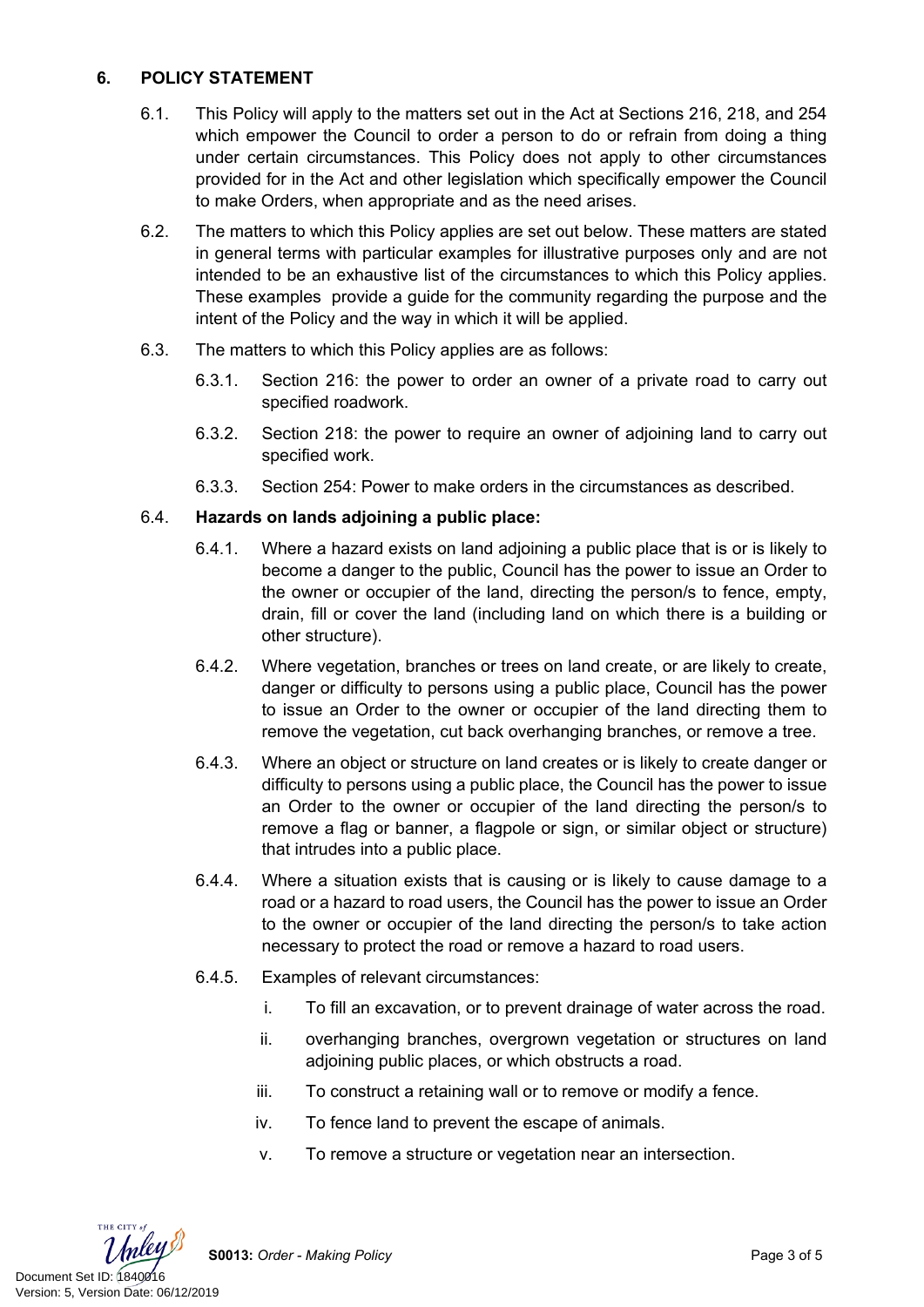## 6.5. **Inappropriate use of vehicle:**

- 6.5.1. Where a person is using a caravan or vehicle as a place of habitation in circumstances that:
	- i. present a risk to the health or safety of an occupant; or
	- ii. cause a threat of damage to the environment; or
	- iii. detract significantly from the amenity of the locality

the Council has the power to issue an Order to the owner or occupier of the land or a person apparently occupying the caravan or vehicle directing them to refrain from using a caravan or vehicle as a place of habitation.

#### **7. PROCEDURES**

#### *Procedures to be followed in making an Order*

- 7.1. Before making an Order (under the various sections of the *Local Government Act 1999*), unless the circumstances are urgent, the Council will take the following actions:
	- (a) Give the person to whom it is proposed that the Order be directed, a notice in writing which outlines:
		- iv. the proposed action, including the terms of the proposed Order and the period within which compliance with the Order will be required; and
		- v. the reasons for the proposed action; and
		- vi. an invitation for the person to give reasons, within a specified time why the proposed action should not be taken.
	- (b) If the notice is directed to a person who is not the owner of the relevant land, Council will take reasonable steps to serve a copy of the notices and Order on the owner.
	- (c) Council may, after considering any representations made within the specified time as detailed on the notice:
		- i. make an Order in accordance with the terms of the original proposal; or
		- ii. make an Order with modifications from the terms of the original proposal; or
		- iii. determine not to proceed with an Order.
	- (d) A council may, at the request, or with the agreement, of the person to whom an order is directed, vary an order or may, on its own initiative, revoke an order if satisfied that it is appropriate to do so.
	- (e) In the case of a threat to life and immediate threat to public health or safety or in an emergency situation, Council may in accordance with section 255 (12) of the Act, make an Order and require compliance without undertaking the above notification process.

#### *Rights of Review*

(a) An order must include a statement setting out the rights of a person to seek a review of the order under this Act. A statement is sufficient if it includes the information specified by the regulations. A person to whom an order is directed may, within 14 days after service of the order, seek a review of the

THE CITY of Document Set ID: 1840016<br>Version: 5, Version Date: 06/12/2019